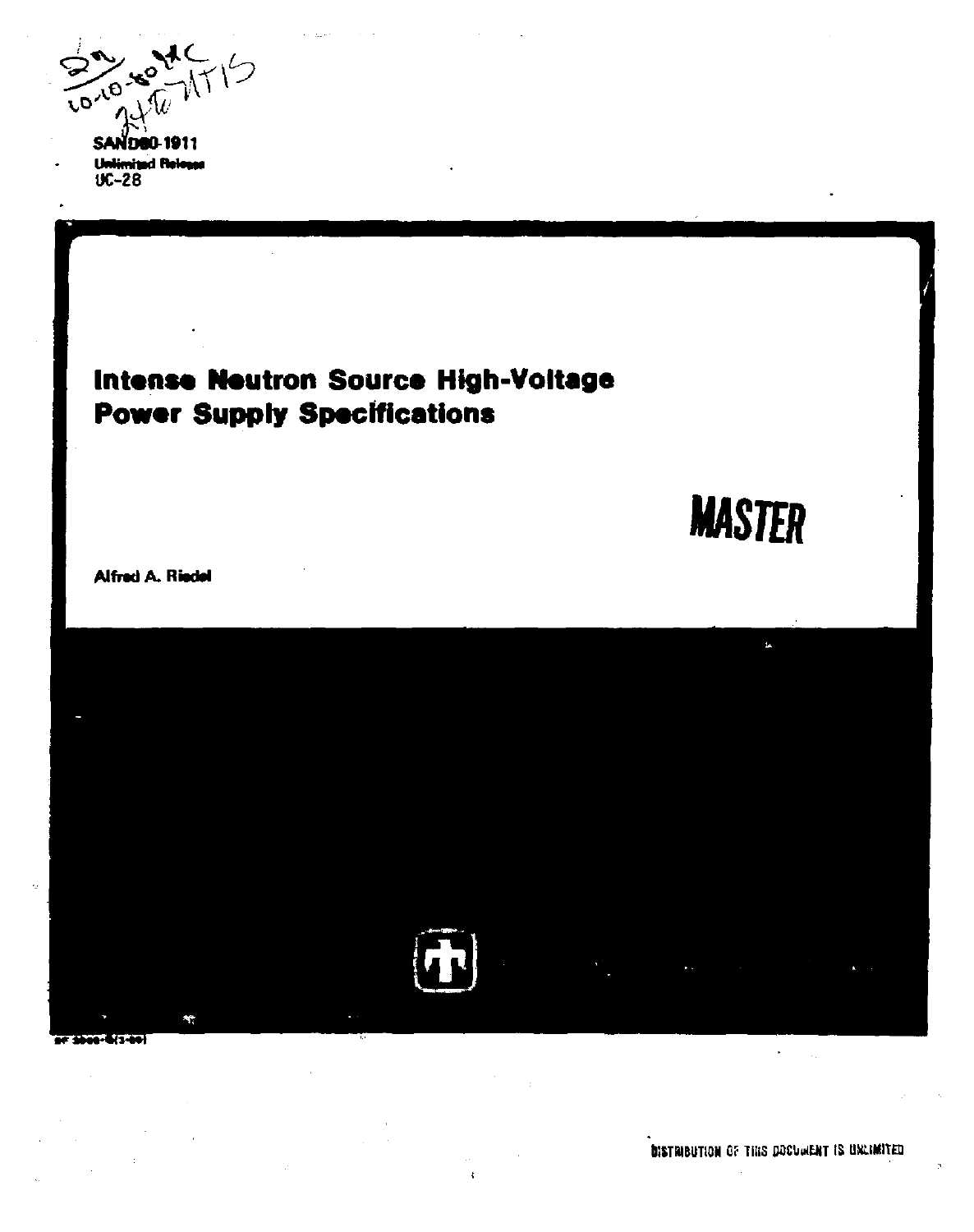# **ACKNOWLEDGEMENT**

This work supported by National Cancer Institute Grant 2A-25156 and<br>Department of Energy. j



 $\mathcal{I}$ 

BISTMOUTINE OF THIS UPDENED IS UNLIMITED.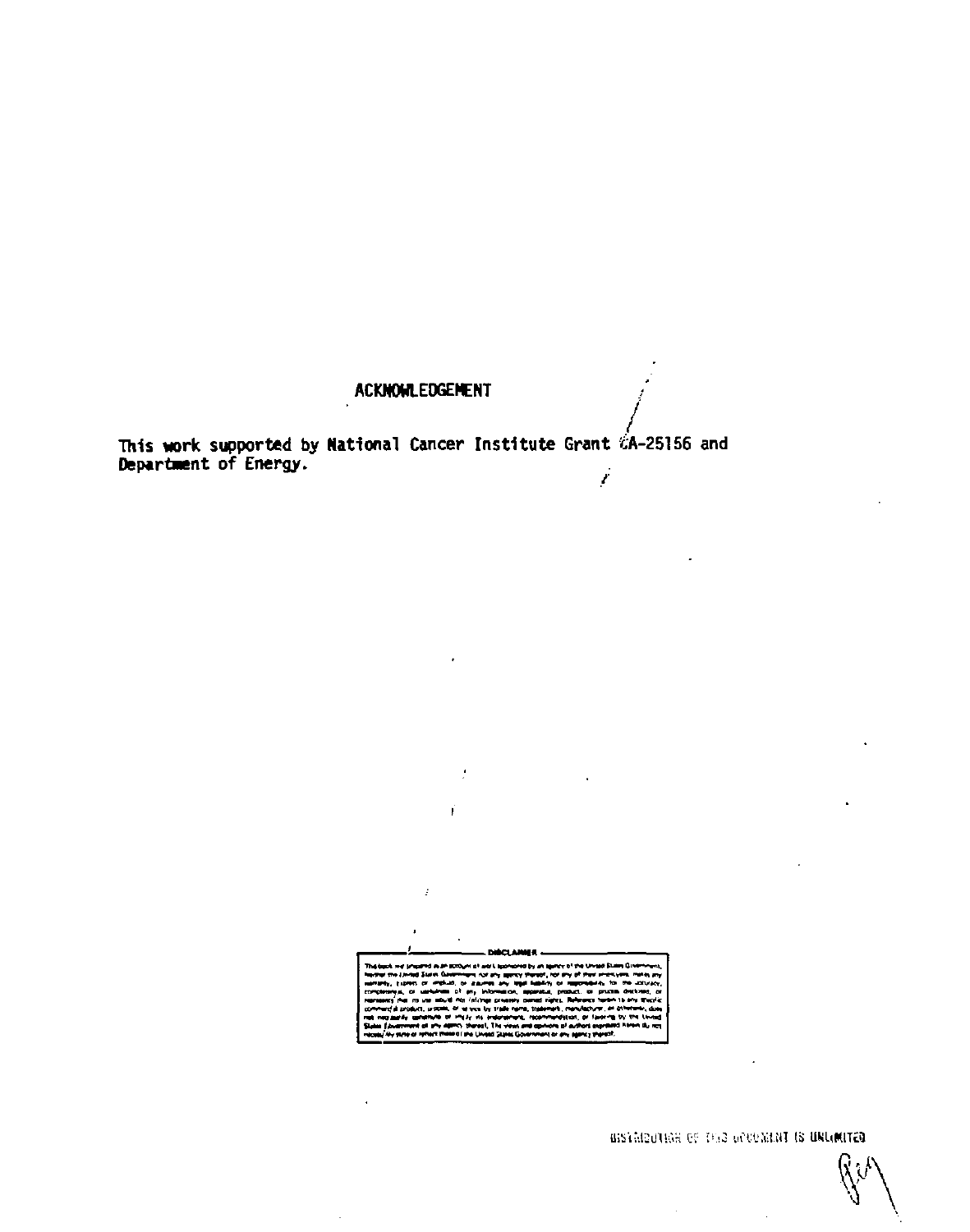**SAND80-1911** 

**Unlimited Release** 

**Printed August 1980** 

**INTENSE NEUTRON SOURCE HIQH-VOLTAGE POWER SUPPLY SPECIFICATIONS** 

 $\mathbf{i}$ 

**Alfred A. Riedel Applied Technology Division 2352 Sandia National Laboratories Albuquerque, New Mexico 87185** 

### **ABSTRACT**

**This report explains the need for and sets forth the electrical , mechanical and safety specifications for a high-voltage power supply to be used with the intense neutron source. I t contains sufficient Information for a supplier to bid on such a power supply.** 

**1**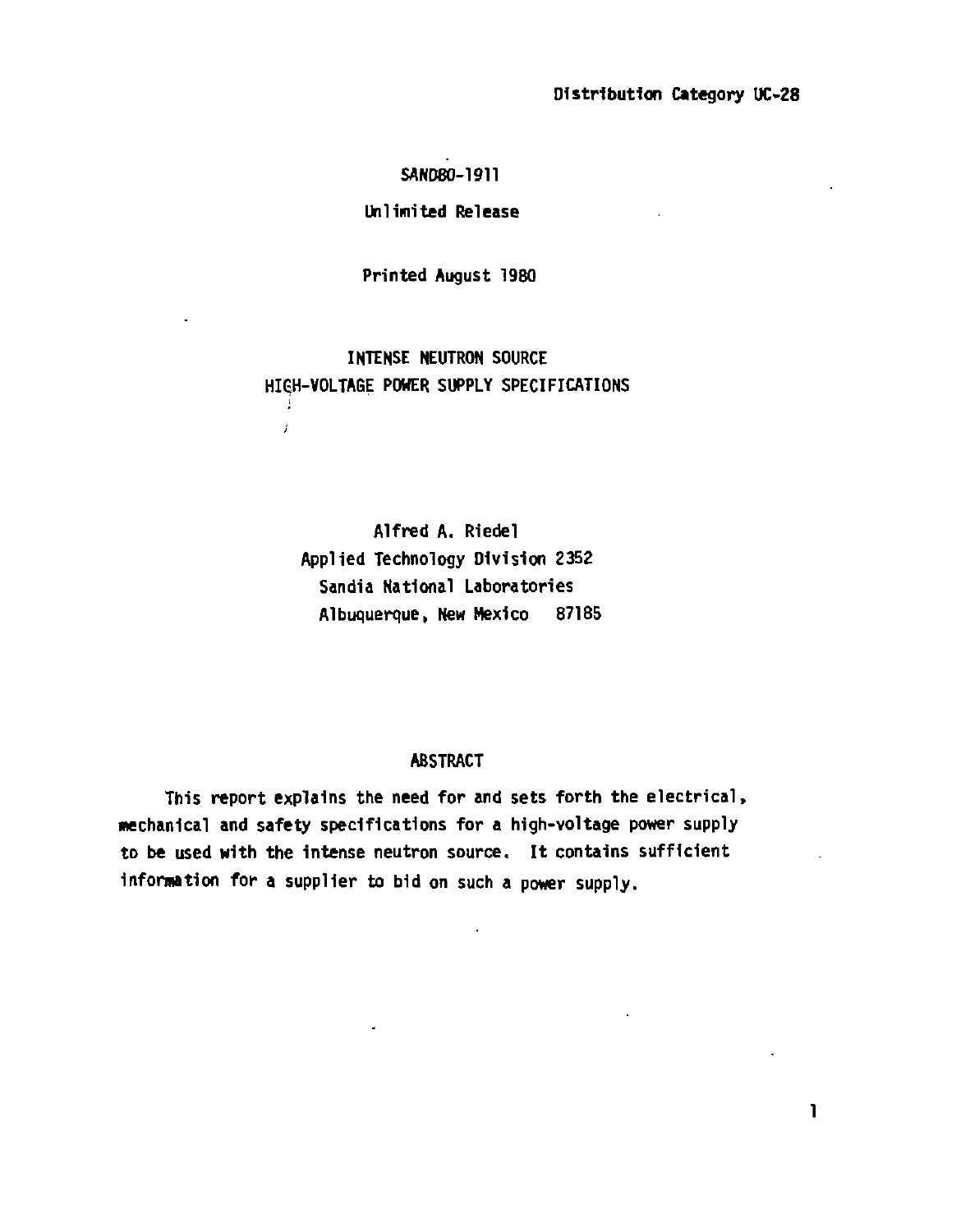## **TABLE OF CONTENTS**

ł,

 $\ddot{\phantom{a}}$ 

|    |                                    | PAGE |
|----|------------------------------------|------|
| 1. | PURPOSE OF SUPPLY                  | 3    |
| 2. | ELECTRICAL REQUIREMENTS            | 3    |
| 3. | PROTECTIVE AND SAFETY REQUIREMENTS | 4    |
| 4. | POWER SUPPLY PARTS                 | 4    |
|    | 5. HIGH-VOLTAGE TANK               | 5    |
| 6. | POWER RACK CONTENTS                | 5    |
| 7. | CONTROL PANEL REQUIREMENTS         | 6    |
| 8. | POWER SUPPLY ACCEPTANCE TESTS      | 7    |
|    | 9. INSTRUCTION MANUAL CONTENTS     | 8    |
|    | 10. BID REQUIREMENTS               | 9    |
|    | <b>11. BID EVALUATION</b>          | 9    |

 $\overline{a}$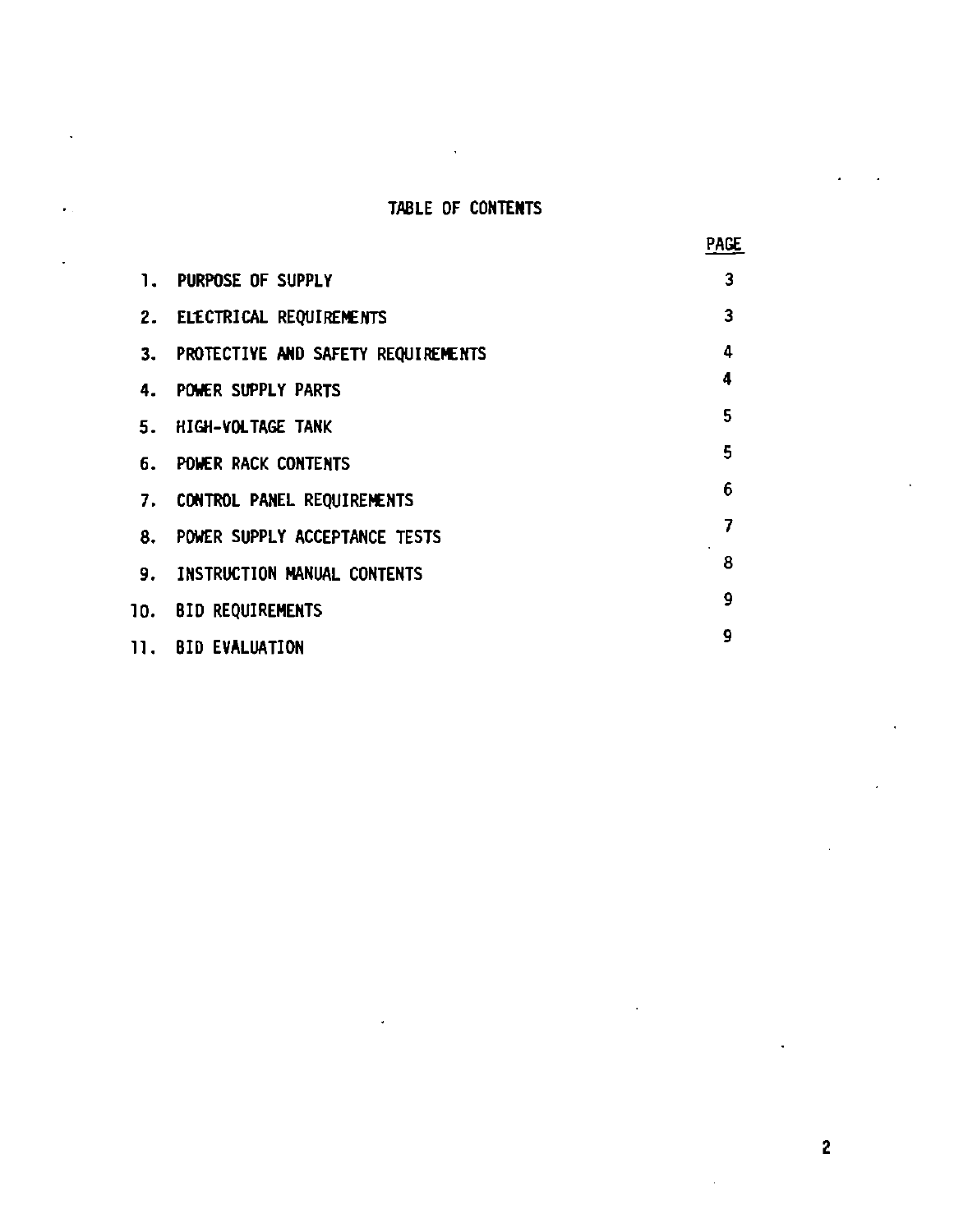### **INTRODUCTION**

**The original Intense neutron source, high-voltage power supply was designed to work into a resistance load. This power supply soon failed when the Intense neutron source was used as the load. The intense neutron source consists of an ion source, focusing and accelerating electrodes and a target in a vacuum chamber. It is natural for this system to spark over during electrode conditioning and sometimes during normal operation. This sparking, which collapses the high voltage across the accelerator, sends a steep voltage wavefront back through the distributed capacity of the high-voltage transformers. The amplitude of this voltage transient is sufficient to destroy the transformers electrical insulating material.** 

**This experience prompted the effort to write specifications for a power supply that could operate under vacuum spark conditions.** 

**These specifications were derived through personal experience and consultation with people at Sandia, Los Alamos and Oak Ridge who have worked with vacuum spark loads. Also of help were visiting and consulting high-voltage power supply manufacturers.** 

### **1 . Purpose of Supply**

This power supply will be used to DC energize an ion beam accelerator. The accelerator will have internal HV vacuum breakdowns during the conditioning of the insulator and electrodes. It will also experience periodic arcing during normal operation. The arcing may occur  $\sqrt{10}$ 's of times per day.

3

### **2. Electrical Requirements**

- **2.1 Input Power**  440/480 V, 3 Phase, 60 Hz
- 2.2 Output Characteristics 250 kV, 0.3 anp DC,Polarity reversible Full **wave** rectification **Less than** 5\* ripple RMS Load regulation: 10% no load to full load or better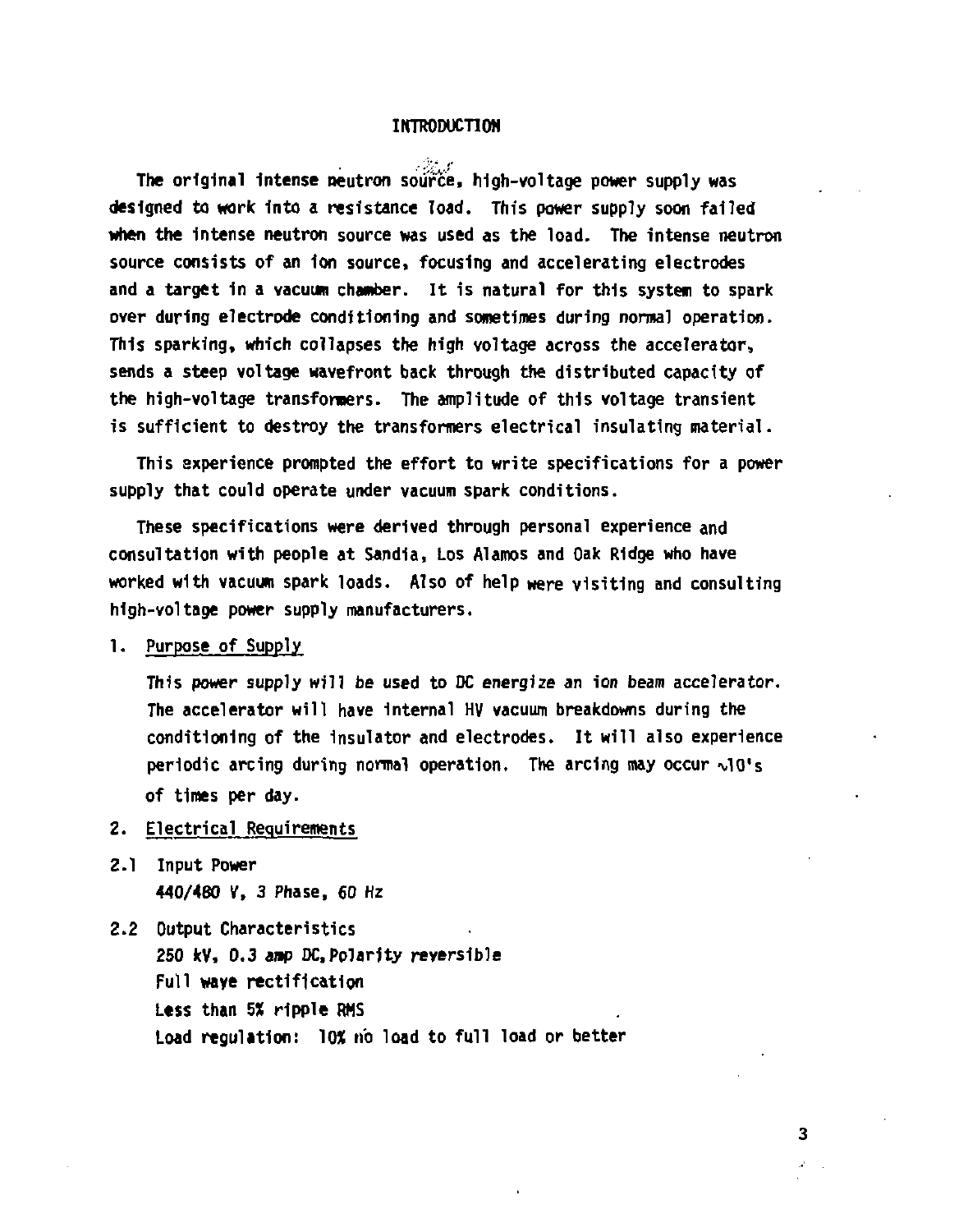**2.2 Output Characteristics (continued)** 

**Line regulation: voltage changes directly with line voltage Output continuously variable from 0 to 250 kV** 

**A nlnlnun of .005 yf across output of power supply.** 

**2.3 Short Circuit Capability** 

**Must be capable of withstanding short circuits through a vacuum switch of 300 usee duration without tripping power supply. This arcing condition Is capable of generating a voltage wavefront that couples back through the distributed capacity of the HV transformer stressing the primary to secondary insulation near two times the normal voltage. The HV puncture and HV creep characteristics of the insulation must be sufficient to withstand five such arcs per hour for 10,000 hours.** 

- **3. Protective and Safety Requirements**
- **3.1 Main circuit breaker with lock out feature.**
- **3.2 Control circuit breaker.**
- **3.3 Primary circuit AC overload relays. One in each phase.**
- **3.4 Vernier varlac input and output fuses.**
- **3.5 Key Interlock switch.**
- **3.6 Fall-safe output shorting mechanism.**
- **3.7 Overvoltage gaps on HV transformer primary and across meters.**
- **3.8 Surge protection diodes across meters.**
- **3.9 Safety interlocks on power rack doors and HV access.**
- **3.10 Zero output voltage start interlock.**
- **3.11 External interlock for customers HV room. Once interlock is operated, reset pushbutton must be depressed to reset circuit.**
- **3.12 20 kn series resistor in HV DC circuit.**
- **4. Power Supply Parts**
- **4.1 HV Tank**
- **4.2 Power Rack**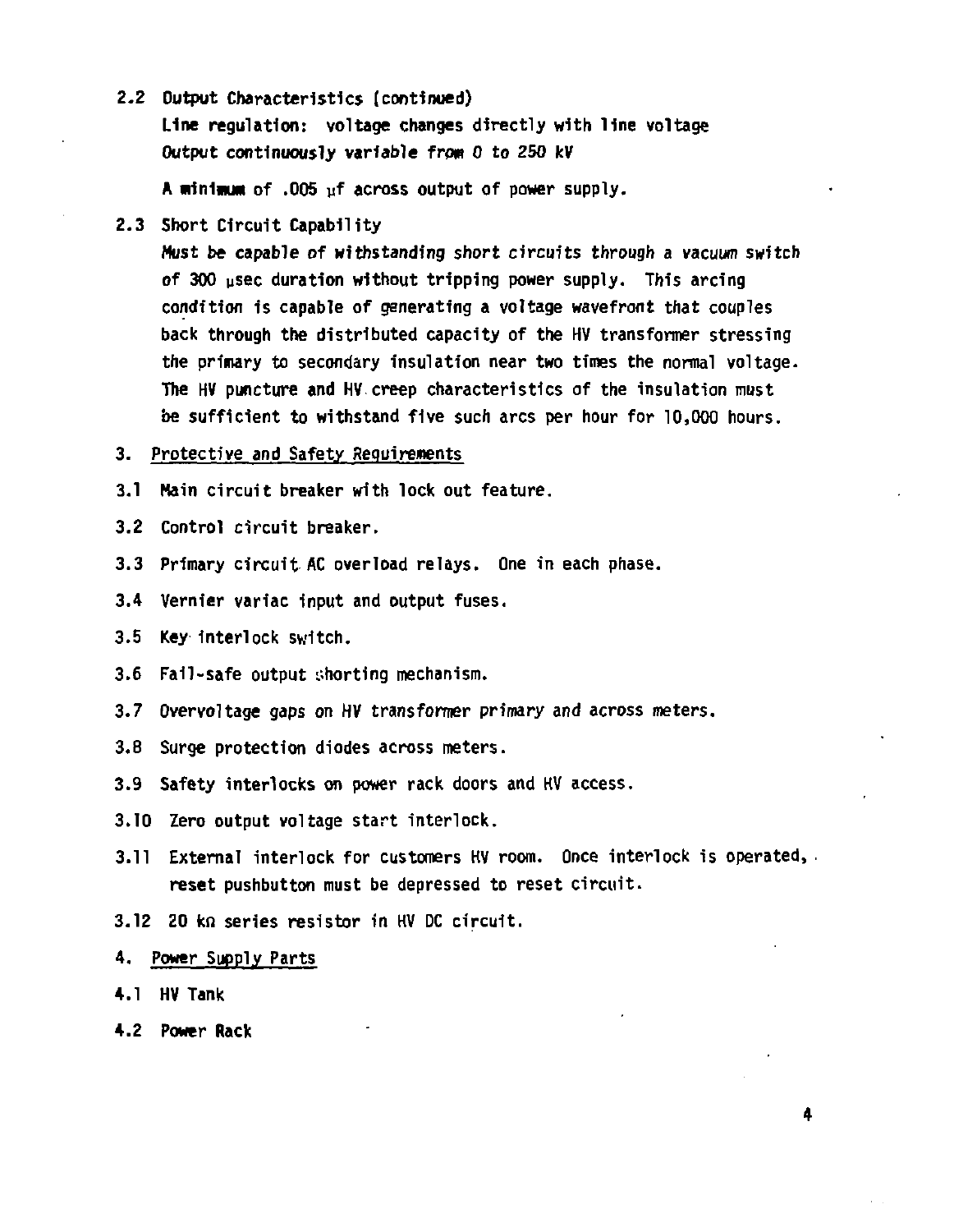- 4.3 Control Panel
- 5. HV **Tank**
- 5.1 Contains the HV transformer and full-wave rectifier assembly suspended from lid.
- 5.2 Must be built to withstand vacuum oil fill.
- 5.3 011 to be of a compatible mineral base.
- 5.4 Tank less than 30-inches tall, weighing less than 23,000 pounds when filled with oil.
- 5.5 Must have provisions to lift full tank with crane or fork lift.
- 5.6 Must have voltage graded cable well.
- 5.7 Must have internal shorting bar to safely release charge on power supply when HV is off.
- 5.8 Must have liquid level gauge which gives a visual indication and an electrical mechanism which prevents operation if the oil level is low.
- 5.9 Must have over-temperature gauge which prevents HV application above 80°C.
- 5.10 Must have over-pressure valve to vent tank if pressure exceeds 8 PSI.
- 5.11 Must have external ground pad.
- 5.12 Capable of constant operation at 7500-feet altitude.
- 5.13 Operates in an environment 0°C to 45°C with 95% humidity.
- 5.14 50-feet of 300 kV rated cable to connect HV tank to load.
- 6. Power Rack Contents
- 6.1 Motorized power-stats which automatically home to zero after trip-out due to overload or when HV is turned off.

 $\ddot{\phantom{a}}$ 

- 6.2 Power-stat speed adjust controls.
- 6.3 **Overload** relays on primary side of HV transformers.
- 6.4 Main circuit breaker with outside access on side of rack.

6.5 Interlocks on all doors.

6.6 Ground **pad** on outside.

i.

5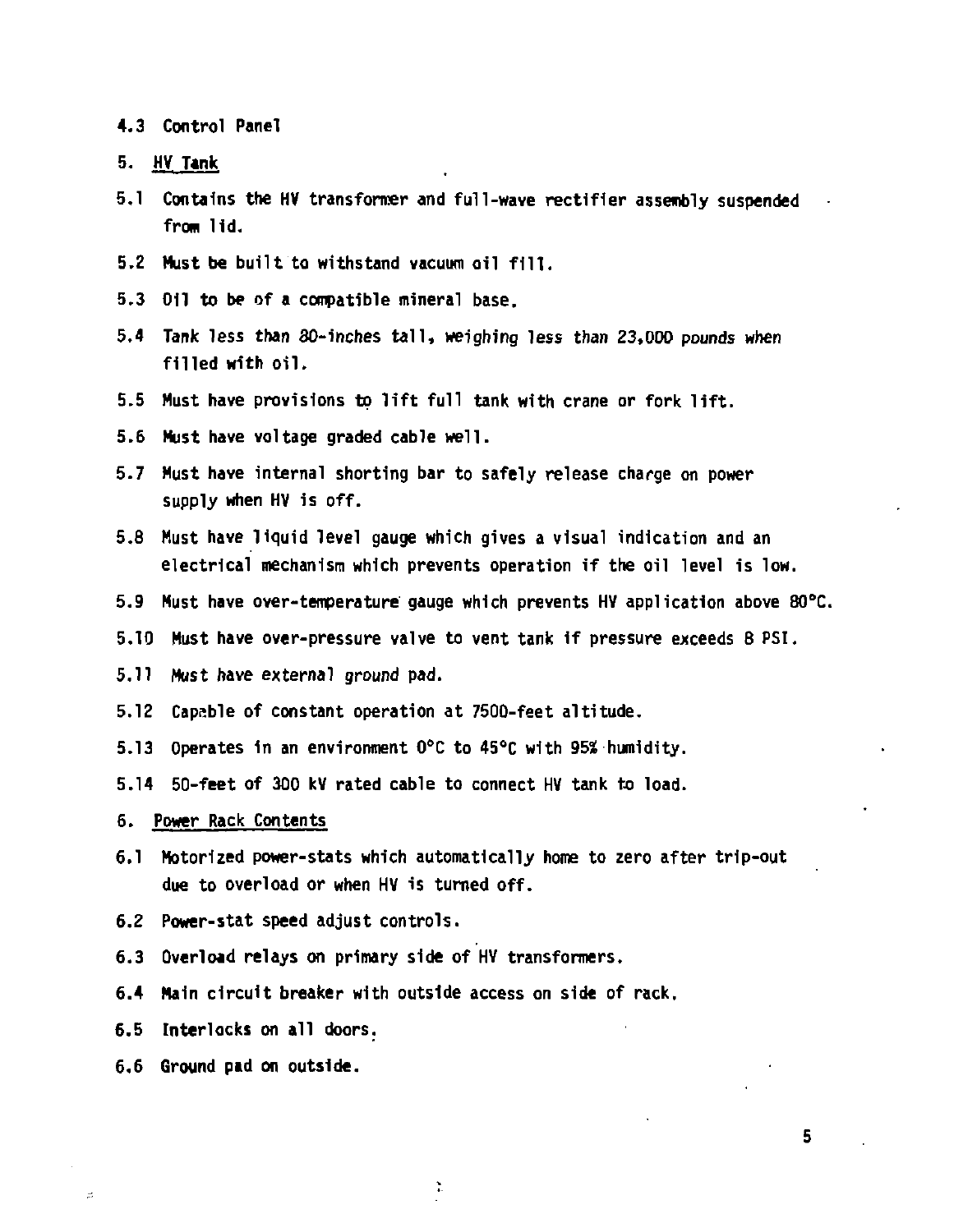- 6.7 Caster under rack.
- 6.8 20-Feet of Cable to connect power supply rack to HV tank.
- 6.9 All relays for interlock control.
- 6.10 Surge suppression varistors at appropriate points to prevent damage to components during high-voltage sparking.
- 7. Control Panel Requirements
- 7.1 Fit a 19-inch rack.
- 7.1.1 100-Feet of cable to interconnect panel to power rack.
- 7.2 No voltage greater than 120 V on panel.
- **7.3 Key switch.**
- **7.4 HV on pushbutton.**
- 7.5 HV Output Level Control bushbuttons, coarse and vernier for raise and lower.
- 7.6 HV Off-Reset pushbutton must be most conspicuous button on panel for panic access.
- 7.7 HV meter 0-250 kV low, medium and high scale must have meter relay overload needle setting for setting desired trip level. Meters will be provided with cable jacks on panel front and back for external high impedance monitoring. Maximum monitoring voltage 5 V. Meters to be protected with surge diodes.
- 7.8 Ammeter 0-300 mA low, medium and high scale must have meter relay overload needle setting for setting desired trip level. Meters will be provided with cable jacks on panel front and back for external high impedance monitoring. Maximum monitoring voltage S V. Meters to be protected with surge diodes.
- 7.9 Tine accumulator to show how many hours power supply has been operated.
- 7.10 Indicator lights on panel.
- 7.10.1 Key switch open.
- 7.10.2 Controls on.

6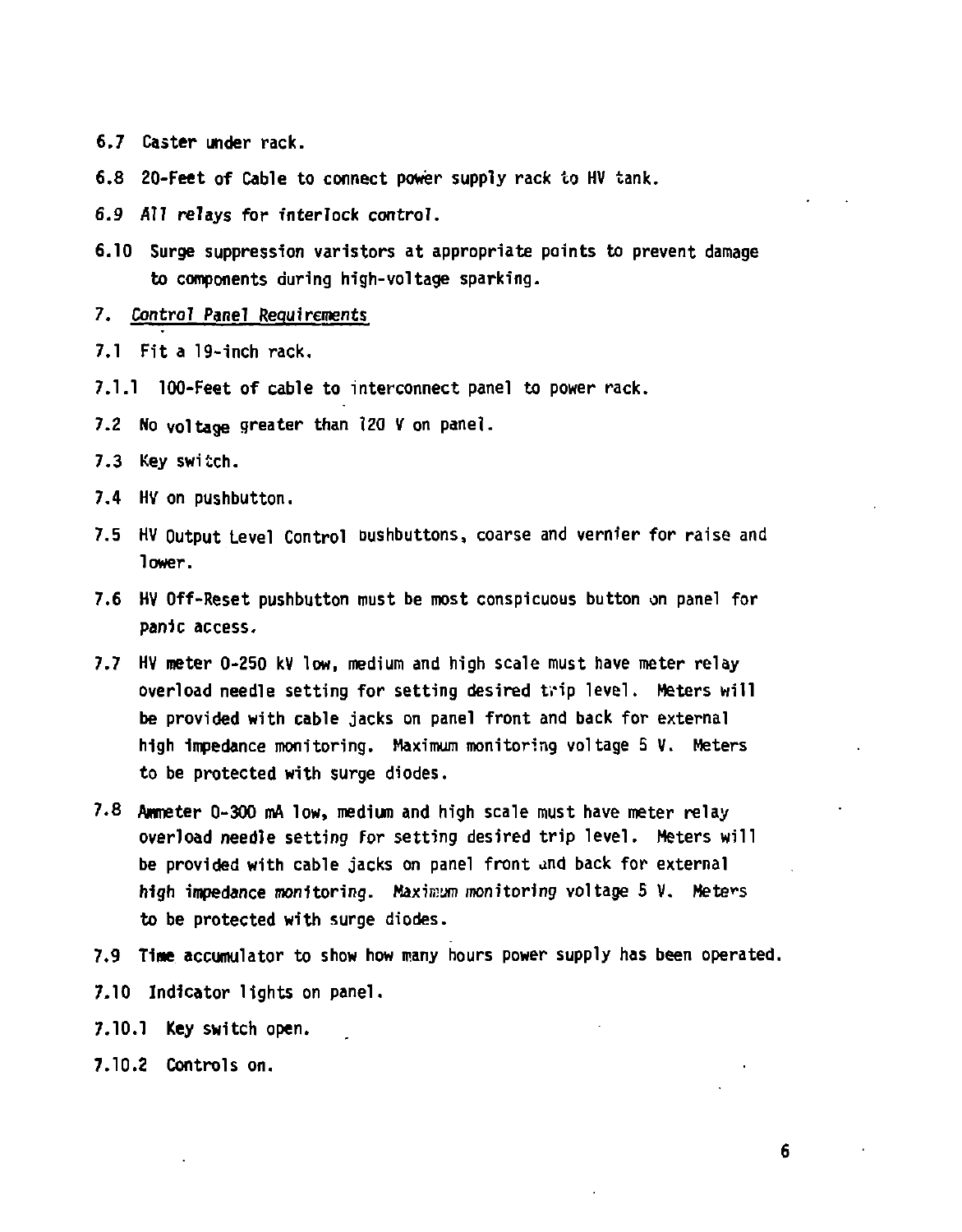- **7.10.3 Interlock open.**
- **7.10.4 HV access door open.**
- **7.10.5 Power stats setting to zero.**
- **7.10.6 Overvoltage.**
- **7.10.7 AC overload.**
- **7.10.8 DC overload.**
- **7.10.9 Ready.**
- **7.10.10 High voltage on.**
- **7.11 Surge suppression varistors at appropriate points to prevent damage to components during high-voltage sparking.**

### **8. Power Supply Acceptance Tests**

- **8.1 Individual transformer Hi-Pot Test.**
- **8.1.1 Each high-voltage transformer will be Hi-Pot tested at a positive polarity 250 kV before they are assembled with rectifier circuit. The test voltage will be applied to the output of secondary winding. The test power supply, the transformer core and one end of primary winding will have a common ground. The voltage will be applied for a minimum of 1 niinute. If there is no insulation flashover puncture or corona damage, the transformers will be considered fit for assembly. Buyer will have option of witnessing these tests.**
- **8.2 Chop Test.**

 $\frac{1}{2}$ 

- **8.2.1 A positive polarity 250 kV Chop test using an atmosphere pressure switch to short the load is to be performed 40 times on the power supply. A 50-ft., 300 kV rated cable will be used to connect the supply and load. A 1-megohm load and a I0-k1lohm limiting resistor will be used. Buyer will have option to witness this test.**
- **8.3 Supply Overvoltage Test.**
- **8.3.1 A 300-kV open circuit test will be performed on the fully assembled power supply for one hour. Optional for buyer to witness this test.**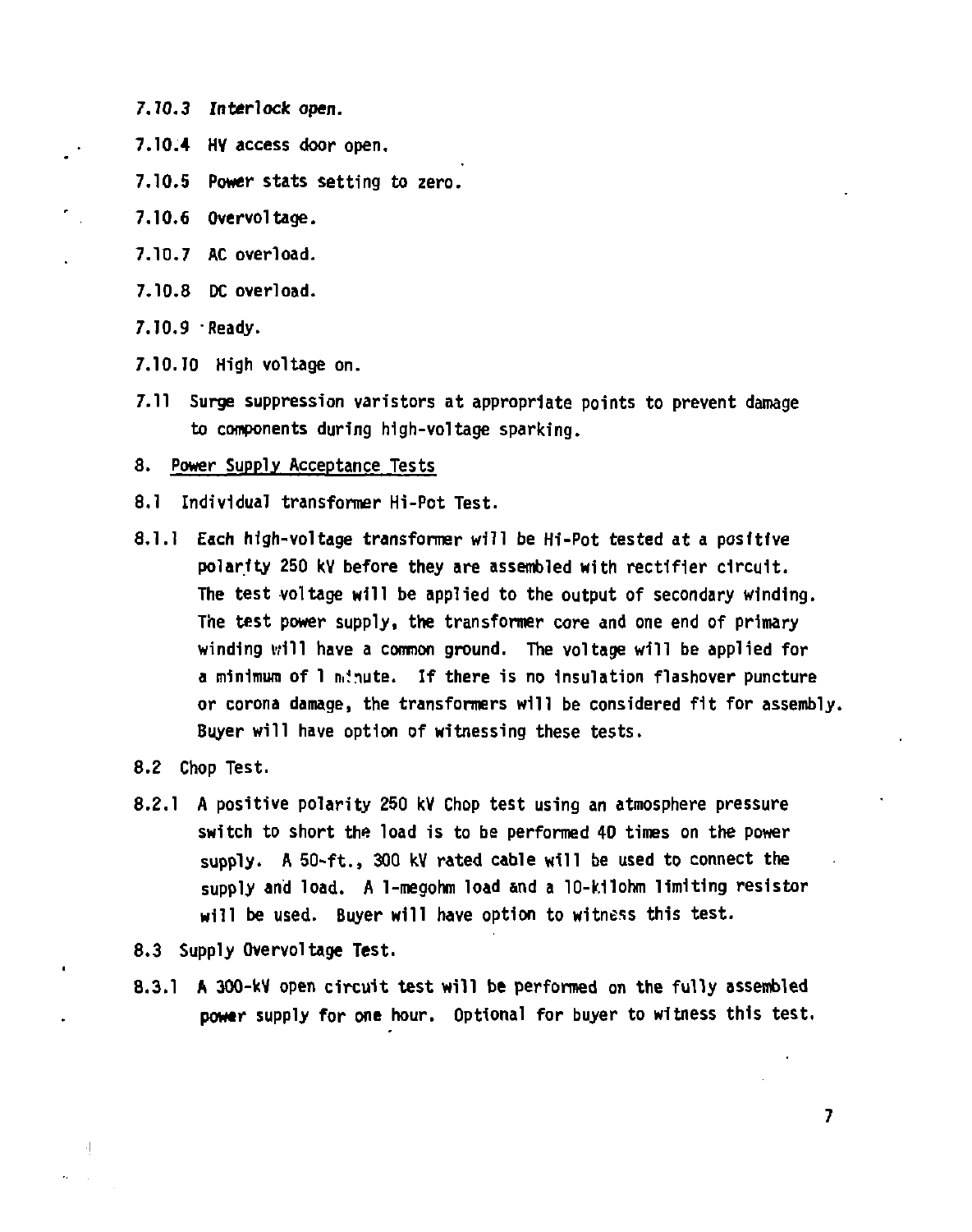- 8.4 Full-Load Test
- 8.4.1 A full-load test (250 kV, 0.3 amp) on the power supply will be performed at seller's plant for three hours. Buyer will have option to witness test.
- 8.5 Power Supply Inspection
- 8.5.1 If power supply withstands all previous tests, it will be opened for inspection. Any apparent degradation or physical movement of transformer windings, insulation, or rectifier components will be cause for rejection. Buyer will have the option to inspect. if all power supply components are satisfactory, the supply will be prepared for shipment to buyer.
- 8.6 Power Supply Test at, Buyer's Plant.
- 8.6.1 Upon arrival at buver's plant, the seller and buyer will prepare supply for operation. The buyer will have the option of testing the supply with the accelerator or the resistance load used at seller's plant. The supply will be tested for three hours. Should the power supply perform according to specifications at the end of the threehour test, the supply will be accepted.

**8** 

9. Instruction Manuals Contents

9.1 Supply preparation and operation.

- 9.2 Theory of operation.
- 9.3 Block diagram of supply
- 9.4 Schematic of each:

**HV Tank Power Rack Control Panel** 

**9.5 Pictorial layout of each:** 

**HV Tank Power Rack Control Panel** 

**9.6 Parts 11st and manufacturers name.**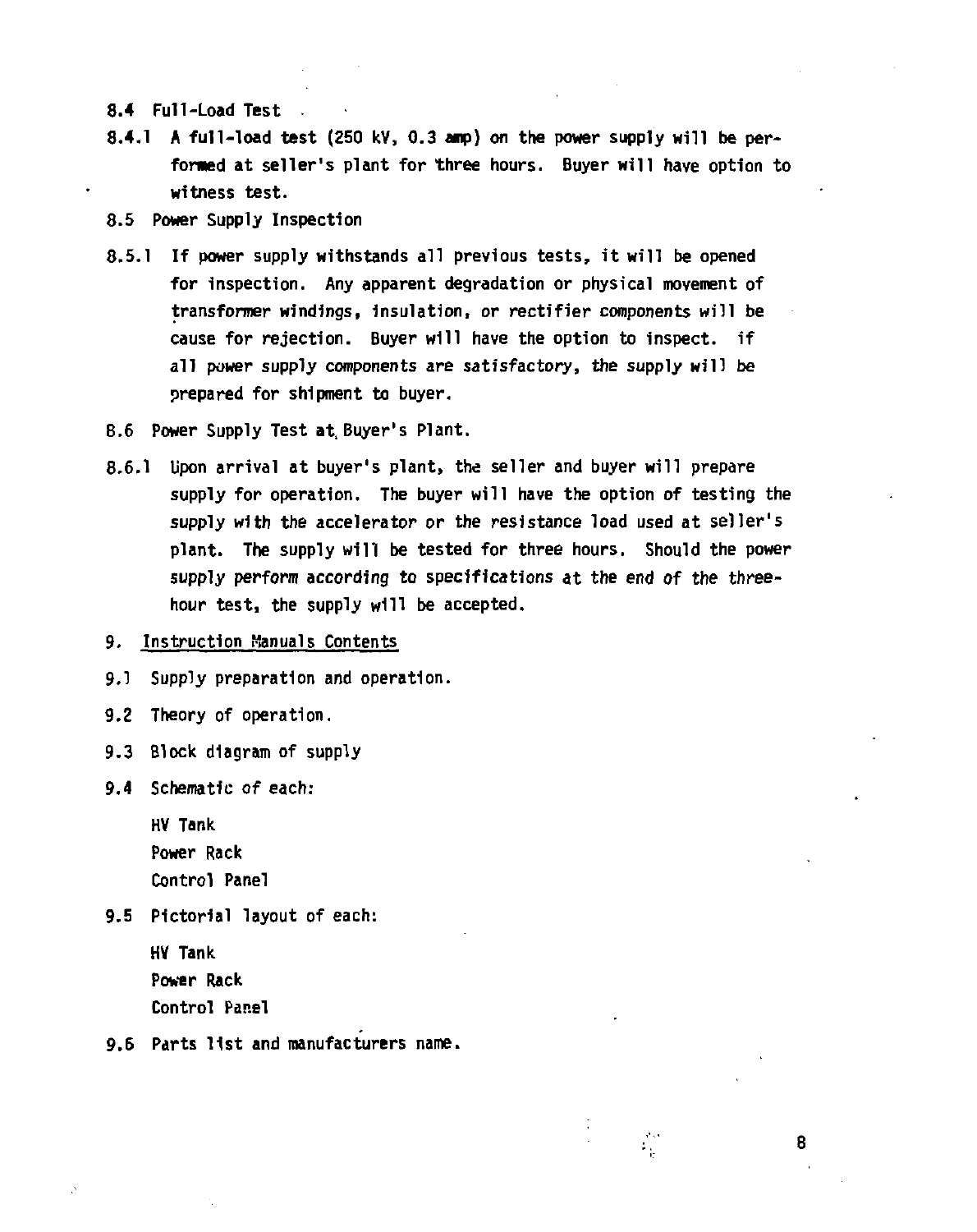**9.?~Ti\*ouble shooting Instructions.** 

### **10 Bid Requirements**

- **10.1 . Must submit warranty and service policy.**
- **10.2 Submit safety, electrical and mechanical codes the seller will use 1n building the supply.**
- **10.3 Must be willing to submit proof of using all new components 1n building the supply and to assure the supply of these parts for a five-year period.**
- **10.4 Submit approximate size and weight figures for the power supply along with Instructions for preparing a housing and electrical installation for the supply.**
- **10.5 Submit block diagram and theory of operation for proposed supply. Diagrams and theory sufficiently detailed to evaluate bid as described 1n 11.**

### **11. Bid Evaluation**

- **11.0.1 Cost 30\* weight.**
- **11.0.2 Technical evaluation 70% weight.**
- **11.1 30% weight: Power Supply Cost Cost will Include testing power supply at buyer's Installation**
- **11.2 40% weight: HV Transformer Design This will be determined by type and amount of insulation in transformer winding. Of particular importance is the insulation between low end of secondary and primary winding. Of equal Importance 1s the creepage path over insulation between low end of secondary and grcund.**
- **11.3 20% weight: HV Rectifier Assembly The rating and number of diodes will be the determining factors.**
- 11.4 10% weight: Cable Well Gradient networks to protect the cable from HV **punctures will be looked at closely.**